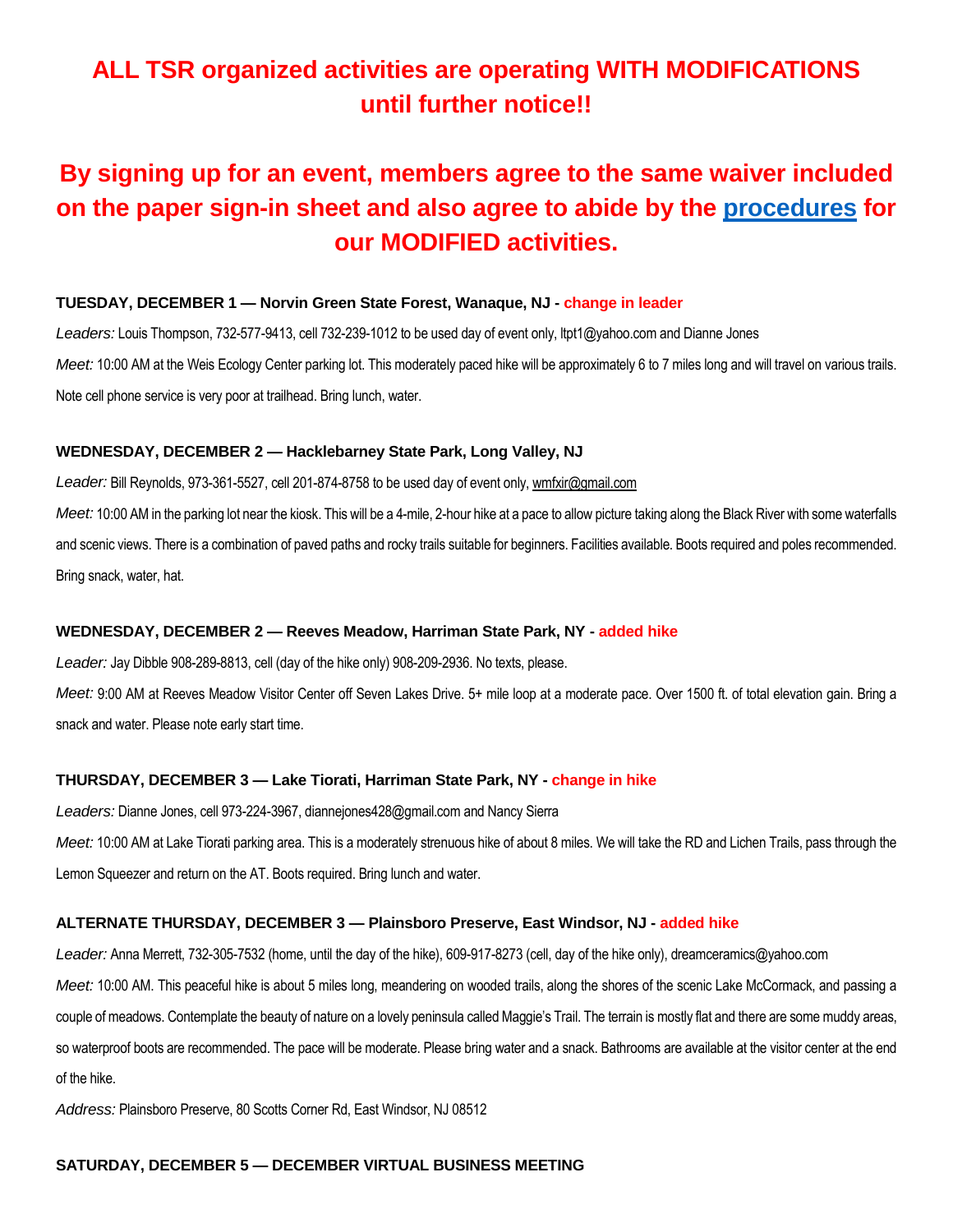The TriState Ramblers annual business meeting is scheduled for Saturday, December 5, 2020, at 2:00 pm. In previous years, the meeting was held in conjunction with the holiday party. Due to COVID-19 restrictions, TSR is not having a party this year. Instead, the annual business meeting is scheduled as a virtual Zoom Webinar. You will be able see, hear, vote, and chat, but you will not be seen or heard. Details will follow soon. Please save the date.

#### **SUNDAY, DECEMBER 6 — Norvin Green State Forest, Wanaque, NJ - change in start time and hike description**

*Leader:* Anita Liao, cell 908-456-0029, anitaestrella.fp@gmail.com and Nancy Sierra

Meet: 9:15 AM at The New Weis Center parking lot. This will be a moderate 6-7 mile hike involving rocky terrain, rolling hills and slippery/wet/muddy path due to the weather and leaves. Note cell phone service is very poor at trailhead. No facilities available. Boots required and poles recommended. Bring snack, water, traction devices. Please note early start time.

#### **MONDAY, DECEMBER 7 — Tourne Park, Boonton, NJ - added hike**

*Leader:* Bill Reynolds, 973-361-5527, cell 201-874-8758 to be used day of event only, wmfxir@gmail.com *Meet:* 10 AM in the last parking lot on the left off of McCaffrey Lane. This will be a 3.3-mile hike on the white "Ogden" trail down to and around Birchwood Lake. Portable facilities available. Boots required. Bring snack, water. *Directions:* See Tristate Directions for East Side of park entrance.

#### **TUESDAY, DECEMBER 8 — Johnsontown Circle, Harriman State Park, NY - change in start time**

#### *Leader:* Stuart Falls, cell 347-623-3953, bikehiker250@gmail.com

*Meet:* 9:30 AM. This moderately paced hike is about 7 miles long. We will hike on the Blue Disc, Kakiat, Orange, Blue Disc again, TMI, and White Bar trails. Route will be flexible depending on participants. A later lunch is planned at the infamous Claudius Smith Den. Bring a snack because of the late lunch. Traction devices may be needed if snowy or icy conditions exist. Bring lunch, water. Please note early start time.

#### **TUESDAY, DECEMBER 8 — Jockey Hollow National Park, Morristown, NJ - added hike**

*Leader:* Jay Dibble, 908-289-8813, cell (day of the hike only) 908-209-2936.No texts, please

*Meet:* 10:00 AM at Jockey Hollow Visitor's Center. 5 mile loop at a moderate pace over mostly hilly terrain. We will cover most to the Grand Loop Trail. Boots required. Bring lunch and water.

#### **WEDNESDAY, DECEMBER 9 — Chimney Rock, Martinsville, NJ**

*Leader:* Lynda Goldschein, 908-757-7058, cell 908-347-5012 to be used day of event only, lindagoldschein@usa.net

*Meet:* 10:00 AM at the back of the large parking lot. Total distance is 5 miles and includes part of Washington Valley Park with an out at 4 miles. Facilities available. Boots required and poles recommended. Bring snack, water.

#### **THURSDAY, DECEMBER 10 — Sterling Forest, Tuexdo, NY**

#### *Leader:* Stuart Falls, cell 347-623-3953, bikehiker250@gmail.com

Meet: 9:30 AM at the upper parking lot of the Visitors Center. This is a strenuous 10-mile hike with 2000 feet of elevation gain at 2+ mph. Starts on the Blue, Yellow Triangle, and McKeags Meadow trails. We then do the Red Black (Magenta) loop over Bill White Mountain which is half the hike. Finish on McKeags Meadow, Yellow Triangle and Blue. Facilities available. Boots required. Bring lunch, water, traction devices. Please note early start time.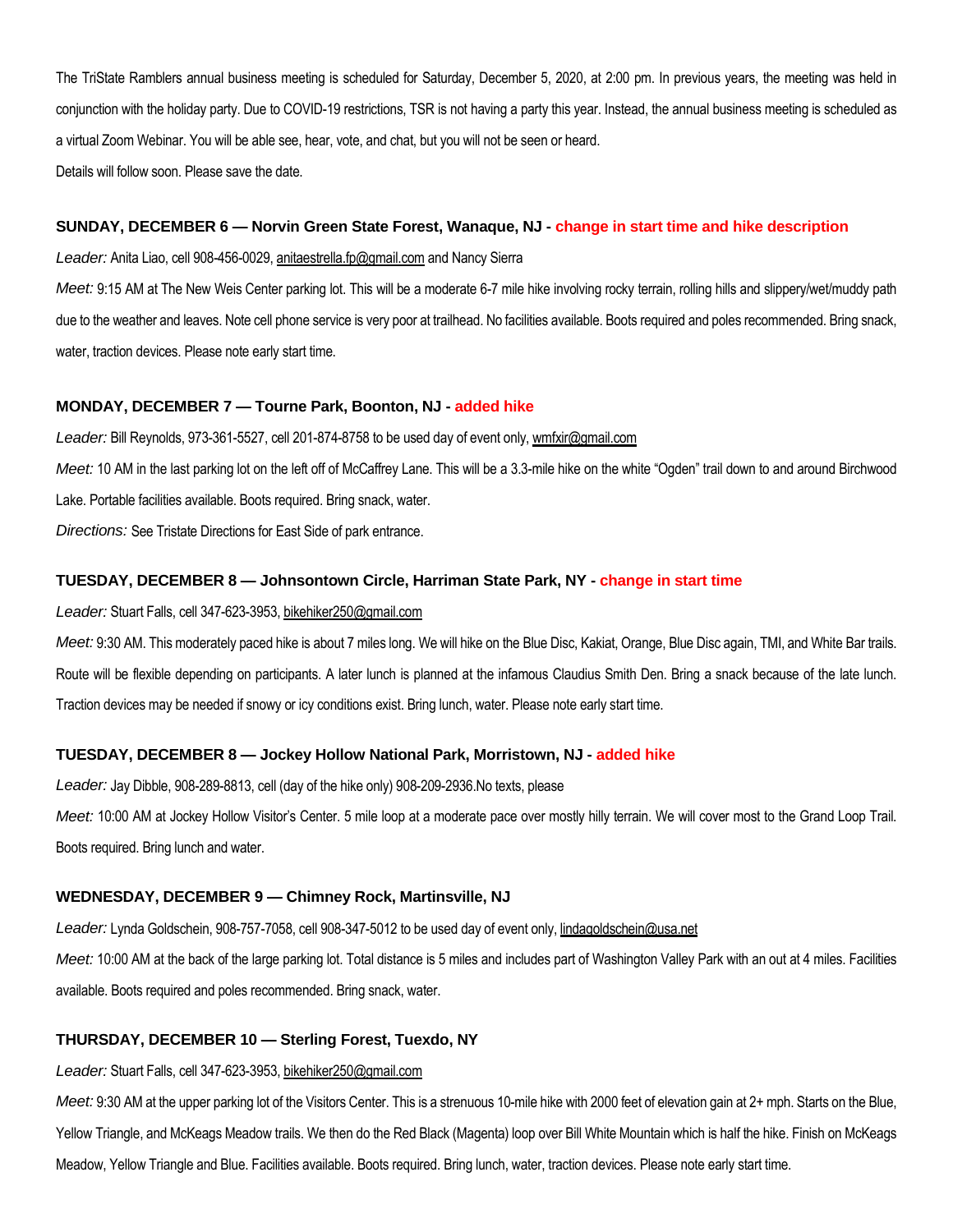### **ALT. THURSDAY, DECEMBER 10 — Jonathan Woods, Denville, NJ - change in hike**

Leader: Bill Reynolds, 973-361-5527, cell 201-874-8758 to be used day of event only, wmfxir@gmail.com

*Meet:* 10 AM. We will hike 5 miles on various trails at a social pace. Bring lunch, water and hiking boots.

# **FRIDAY, DECEMBER 11 — Appalachian Trail Series Hike #6, Crater Lake, Walpack Township, NJ - change in leader and hike description**

## *Leader:* Alan Breach, cell 973-600-3846, abreach@ptd.net

*Meet:* 9:30 AM at Crater Lake parking lot. This hike covers Crater Lake to Blue Mt. This is a moderately strenuous 8- to 9- mile out-and-back hike on the AT to the Viewpoint. Boots required. Bring lunch, water. Please note early start time.

*Directions:* Follow TSR Directions to Millbrook Village, but turn right at Millbrook Village onto Old Mine Road. In 1.5 miles turn right onto Flatbrookville Stillwater Rd. Continue 2.8 miles then turn left onto Skyline Drive (not paved). Continue to Crater Lake in about 2 miles at the end of the road.

## **FRIDAY, DECEMBER 11 — South Mtn Reservation, Millburn, NJ - added hike**

*Leader:* Len Friedman, Cell 973-229-7409 Morning of hike after 8:30 AM, lenf21@comcast.net

*Meet:* 10 AM at Tulip Springs. Moderate hike of 3.5 miles over gentle terrain at a social pace. One climb of 0.4 miles. Hiking boots required. Bring water.

## **FRIDAY, DECEMBER 11 — Hartshorne Woods, Atlantic Highlands, NJ - added hike**

*Leader:* Louis Thompson, 732-577-9413, cell day of the hike only 732-239-1012, ltpt1@yahoo.com

*Meet:* 9:30 AM at the Rocky Point parking area. This will be a 6- to 7-mile, moderately paced hike, through some pretty forest on the Rocky Point, Grand Tour, and Laurel Ridge trails. We will also pass a historic gun battery, the Shrewsbury and Navesink Rivers, and views of the Atlantic Ocean. Stay and enjoy the shore after the hike. Boots required. Bring lunch or snack and water. Please note early start time.

# **SATURDAY, DECEMBER 12 — Blue Mountain, Three Lakes, Woods road and AT Loop, Newton, NJ - change in hike description**

Leader: Jennifer Percival, cell 973-270-7524 to be used day of event only, jenniferpercival@hotmail.com

*Meet:* 9:00 AM at Blue Mountain Lake Parking Area off Flatbrookville-Stillwater Road. This is a 10 mile hike, moderately strenuous, yet a beautiful scenic route on mostly wide trails, through forests and great views of lakes. Bring winter layers, snacks, lunch, and water. Unheated bathroom facility at parking lot. Boots recommended. Bring traction devices and poles in case there's snow on ground. Please note early start time.

*Directions:* Follow TSR Directions to Millbrook Village, but turn right at Millbrook Village onto Old Mine Road. In 1.5 miles turn right onto Flatbrookville Stillwater Rd. Drive about 1.5 miles to sign for Blue Mountain Lake parking area on the left.

## **SATURDAY, DECEMBER 12 — South Mt. Reservation, West Orange, NJ - added hike**

## *Leader:* Kathe Serbin, cell: 973-715-0491

*Meet:* 9:00 AM at Locust Grove. Overflow parking available across the street at the back of the Millburn Library. Hike 4.8 miles at a brisk pace. There is one steep hill going up the steps. Boots required. Bring water. Please note early start time.

## **SUNDAY, DECEMBER 13 — Sterling Forest State Park, Tuxedo, NY - change in leader**

*Leader:* Margo Moss, 201-568-5325, acephoto@verizon.net and Joe Serpe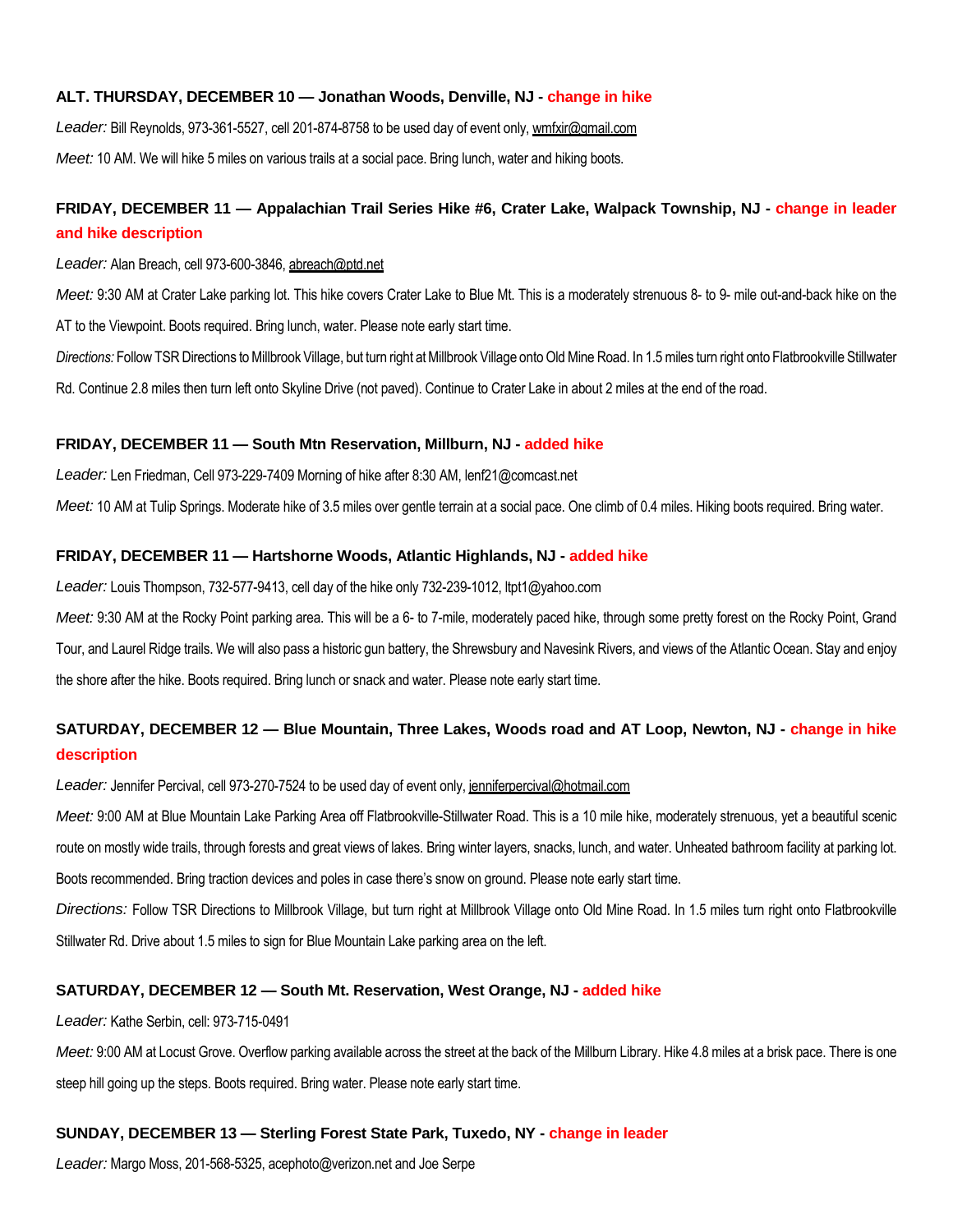*Meet:* 10:00 AM at parking lot at the intersection of Rt. 17 and 17A. Moderately paced hike of approximately 7 miles on various trails beginning at commuter lot. Wildcat mountain with an optional furnace loop extension. Boots required. Bring lunch, water, traction devices.

*Directions:* See TSR Directions for Sterling Forest State Park #2.

#### **MONDAY, DECEMBER 14 — Jockey Hollow National Park, Morristown, NJ - change in leader**

*Leader:* Bill Reynolds, 973-361-5527, cell 201-874-8758 to be used day of event only, wmfxir@gmail.com

*Meet:* 10:00 AM at Visitor Center for a pleasant walk in our National Park. Facilities available. Boots required. Bring water. Walk will end by 11:30.

#### **TUESDAY, DECEMBER 15 — Wawayanda State Park, Hewitt, NJ**

Leaders: Carolyn and Jim Canfield, 973-728-9774, cmiwcanfield@gmail.com and Alan Breach

*Meet:* 10:00 AM at the boat launch in Wawayanda. This moderately paced hike, will be about 5 to 6 miles long on rolling trails and woods roads. Bring lunch, water.

#### **TUESDAY, DECEMBER 15 — Silvermine, Harriman State Park, NY - added hike**

*Leader:* Stuart Falls, cell 347-623-3953

*Meet:* 10:00 AM in Slivermine parking lot. Hike will go on the Menimine, Baileytown Road, and various paths with lunch at Cave Shelter. Return via the Long Path, Nawahunta Road and Menimine. This will be a steady pace 7 mile hike with one climb. Bring, food, water. Facilities available.

## **TUESDAY, DECEMBER 15 — Hartshorne Woods/Atlantic Highlands, NJ - added hike**

*Leader:* Jay Dibble 908-289-8813, cell (day of the hike only) 908-209-2936. No texts, please

Meet: 10:00 AM at the Rocky Point parking area. Hike a6 mile loop over mostly gently rolling terrain. There are hills, but nothing toostrenuous. Bring lunch and water.

## **WEDNESDAY, DECEMBER 16 — D&R Canal, Colonial Park, Somerset, NJ - cancelled**

*Leader:* Debby Bronner, cell 201-563-1648, debbybronner@gmail.com

*Meet:* 10:00 AM at Parking Lot A near the Rose Garden inside Colonial Park. We will walk along the Delaware and Raritan Canal for 5 to 6 miles at a moderate pace on a flat path. Bring lunch or a snack if you want to picnic near the Rose Garden afterwards. Rain cancels. Facilities available. Bring plenty of water.

## **THURSDAY, DECEMBER 17 — Appalachian Trail Series Hike #7, Stokes State Forest, Branchville, NJ - change in hike description, cancelled**

*Leader:* Alan Breach, cell 973-600-3846, abreach@ptd.net

*Meet:* 9:30 AM at the AT Trail and US 206 crossing parking lot. (See TSR Directions Stokes State Forest #1). This hike covers Rt. 206 to Blue Mt as an outand-back. This is a moderately strenuous 8- to 9-mile hike. Highlights are views along the AT and at the Acropolis. Boots required. Bring lunch, water, traction devices. Please note early start time.

#### **THURSDAY, DECEMBER 17 — Reeves Meadow, Harriman State Park, NY - added hike, cancelled**

*Leader:* Bill Correa 917-656-3015 correa.bill@gmail.com

*Meet:* 9:30 AM at the Reeves Meadow Visitor Center. Moderately strenuous 9.5 mile hike. We will take the blue to the orange Russian Bear for lunch.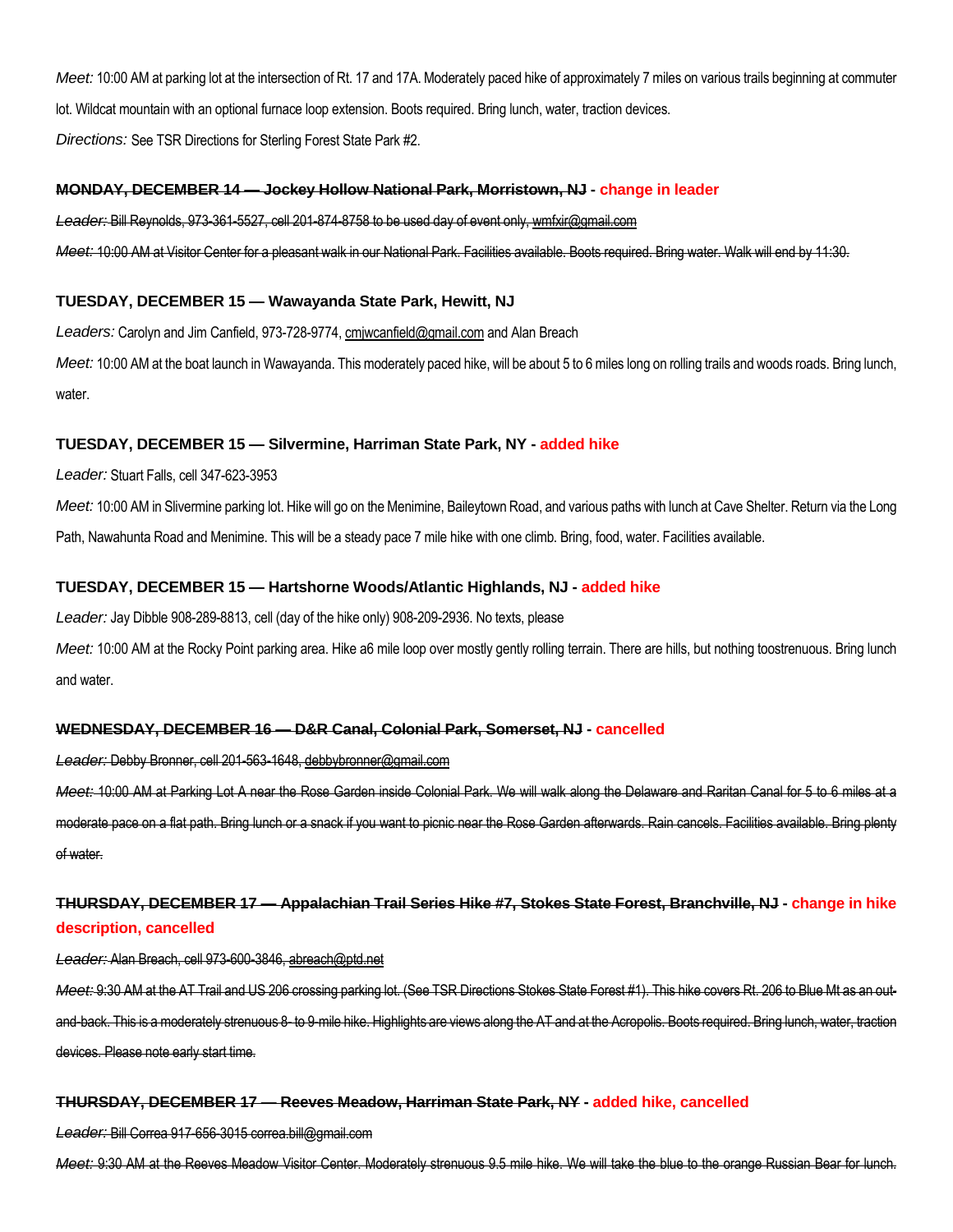Raccoon Brook to the Kakiat, yellow, white then Pine Meadow back to Reeves. There is one big scramble on the orange up to Ramapo Thorne. No facilities available. Boots required. Bring lunch, water, maybe a head lamp. Please note early start time.

#### **ALT. THURSDAY, DECEMBER 17 — Farny Area, Rockaway, NJ - change in hike description, cancelled**

*Leader:* Paul Augustyniak, cell 973-219-4807, paugust586@aol.com

*Meet:* 10:00 AM in the Four Birds South Lot (See TSR directions). We will hike 5.7 miles to Wildcat Ridge on various trails at a moderate pace. Not for beginners, 780 ft. elevation gain. A few hundred feet from the start, we'll make a short stop at the Batcave. Snack break at Hawkwatch Wildcat Ridge. On the way back, we'll make a brief stop at the defunct St. Patrick's Cemetery, the site of an old mining town abandoned in the late 1800s, and return on the Hibernia Brook Trail. No facilities available. Boots required, poles recommended. Bring snack, water, and traction devices.

#### **ALT. THURSDAY, DECEMBER 17 — Turning Basin Park, Princeton, NJ - added hike, rescheduled to December 22**

*Leader:* Anna Merrett, 732-305-7532 (home, until the day of the hike), 609-917-8273 (cell, day of the hike only) dreamceramics@yahoo.com *Meet:* 10:00 AM. Porta John is available in the parking lot. We will hike along D & R Canal Towpath, cross the bridge over the picturesque Carnegie Lake, and walk on the university campus. We will pass by the University Chapel, Princeton Art Museum, historic Nassau Hall, and the old Dinky Station among other places. Mostly flat walk, towpath, sidewalks, with some gentle elevation and a short, hilly wooded path with roots. There are currently almost no students or other people on campus, so social distancing is very easy. The pace will be moderate/leisurely and we may stop in front of some buildings to take a photo or two. Around 5.5 miles. Please bring water and a snack.

*Directions:* Turning Basin Park, across the street from Princeton Canoe Rental, located at 483 Alexander Street, Princeton, NJ 08540

## **FRIDAY, DECEMBER 18 — South Mtn Reservation, West Orange, NJ - added hike**

*Leaders:* Len Friedman, Cell 973-229-7409 Morning of hike after 8:30 AM, lenf21@comcast.net and Gail Waimon *Meet:* 10 AM at Oakdale across from Paddle Boats. 2 Hour Snow Shoe Hike / Social Pace on Gentle Terrain. If there is no snow it will be a regular hike. Bring water.

#### **SATURDAY, DECEMBER 19 — "Huffin' Puffin'" in Mountain Ave Park, Pompton Plains, NJ - cancelled**

*Leader:* Dave Sutter, cell 973-568-2721 to be used day of event only, dsuttr@gmail.com

*Meet:* 10:00 AM. Hike will cover rarely visited spots in leader's favorite park. The moderate traverse should be over at noon. You MUST PRE-REGISTER with the leader by the day before the event.

*Directions:* I-287 North to Exit 52A, NJ route 23 S. Then keep in left exit lane. Take 23 South toward Riverdale/Wayne. Stay in right lane on 23 South and go 0.3 miles to West Parkway exit. Stay right on West Pkwy and drive 0.8 miles to Mountain Ave. Turn right on Mountain Ave. and go 1.0 mile to parking lot at end.

## **SUNDAY, DECEMBER 20 — Rifle Camp Park, Woodland Park, NJ – added hike**

*Leader:* Bijoy Mechery, 908-487-8482, bmechery@msn.com

Meet: 9:30 AM. Let's enjoy a 3 hours hike on leader's choice of trails and woods roads. Trails and distance will be dependent on underfoot conditions. This is a hard hike and not for slow hikers. There will be a couple of early out opportunities for the faint hearted! Bring snack and water. Traction devices are required and poles recommended. Please note early start time.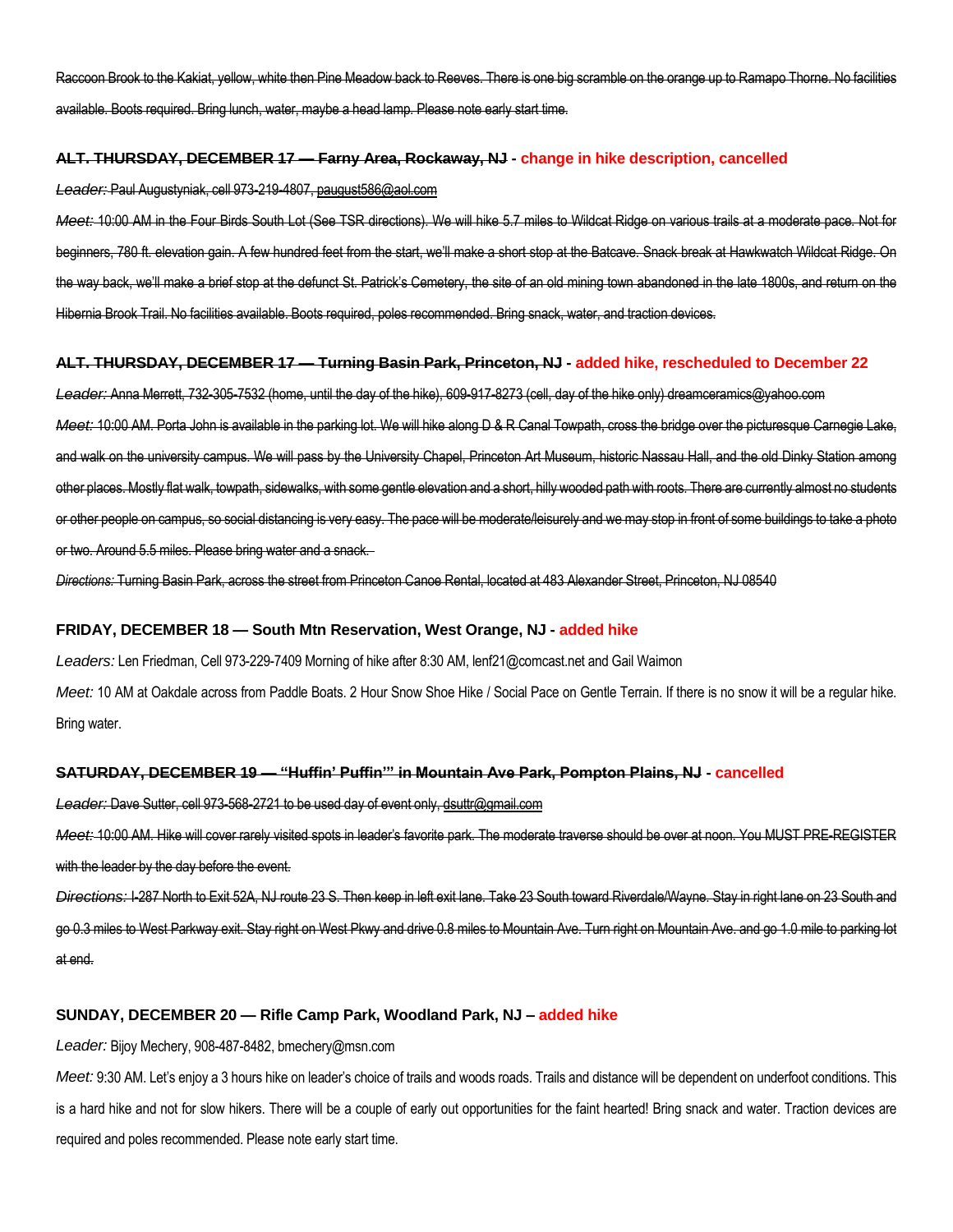*Directions:* Rifle Camp Park, Woodland Park, NJ Coordinates: N40°53.42', W74° 11.27' US 46 East to Great Notch/Little Falls exit. Exit and turnleft over US 46 or US 46 West to Great Notch/Cedar Grove/U turn exit. Rifle Camp Rd is first right. Proceed north on Rifle Camp Rd for about 1.3 miles.Turn right into the Park. ALTERNATIVE: I-80 to Exit 56, Squirrelwood Rd.proceed Southeast on Squirrelwood Rd. for 0.5 miles then right onto Rifle Camp Rd for 0.8 miles Turn left into the Park. Please pull into the first parking on the right. It has toilet facilities.

## **MONDAY, DECEMBER 21 — Lewis Morris Park, Morristown, NJ - change in leader**

*Leader:* Bill Reynolds, 973-361-5527, cell 201-874-8758 to be used day of event only, wmfxir@gmail.com

*Meet:* 10:00 AM at Sunrise Lake at the lowest parking lot near the boathouse. We will walk on Patriots' Path along the Whippany River. Portable facilities available. Boots required. Bring water. The walk will be about 1.5 hours.

#### **TUESDAY, DECEMBER 22 — Shepherds Lake, Ringwood, NJ - change in leader**

*Leader:* Dianne Jones, cell 973-224-3967, diannejones428@gmail.com

*Meet:* 10:00 AM at the Shepherds Lake parking lot. This 6- to 7-mile hike will be led at a moderate pace and will travel on various trails. Traction devices required. Bring lunch, water.

## **TUESDAY, DECEMBER 22 — Turning Basin Park, Princeton, NJ - rescheduled from December 17**

*Leader:* Anna Merrett, 732-305-7532 (home, until the day of the hike), 609-917-8273 (cell, day of the hike only) dreamceramics@yahoo.com *Meet:* 10:00 AM. Porta John is available in the parking lot. We will hike along D & R Canal Towpath, cross the bridge over the picturesque Carnegie Lake, and walk on the university campus. We will pass by the University Chapel, Princeton Art Museum, historic Nassau Hall, and the old Dinky Station among other places. Mostly flat walk, towpath, sidewalks, with some gentle elevation and a short, hilly wooded path with roots. There are currently almost no students or other people on campus, so social distancing is very easy. The pace will be moderate/leisurely and we may stop in front of some buildings to take a photo or two. Around 5.5 miles. Please bring water and a snack.

*Directions:* Turning Basin Park, across the street from Princeton Canoe Rental, located at 483 Alexander Street, Princeton, NJ 08540

## **WEDNESDAY, DECEMBER 23— Chimney Rock Park, Martinsville, NJ - added hike, change in start time**

*Leaders:* Lynda Goldschein, 908-757-7058, cell 908-347-5012 to be used day of event only and Joe Serpe Meet: 11:30 AM at back of large parking lot. Total distance is 5 miles and includes part of Washington Valley Park with an out at 4 miles. Facilities available. Boots and traction devices required, and poles recommended. Bring: snack, water.

## **WEDNESDAY, DECEMBER 23— Old Short Hills Park, Short Hills, NJ - added hike**

*Leaders:* Len Friedman Cell: 973-229-7409 after 8:30 AM lenf21@comcast.net and Gail Waimon Cell: 973-229-7414 after 8:30 AM,

#### gswaimon@comcast.net

*Meet:* 10:00 AM. Moderate hike of 3.5 miles at a social pace on gentle terrain through South Mountain Res. Boots required. Poles and traction devices recommended. Bring snack, water.

## **THURSDAY, DECEMBER 24**

No hike is scheduled as of this printing. Leaders wishing to lead a hike are encouraged to post a hike at least three days prior to this date. Send the listing t[o TSRregistration@outlook.com.](mailto:TSRregistration@outlook.com)

## **SATURDAY, DECEMBER 26 — Abram S. Hewitt, Hewitt, NJ - added hike**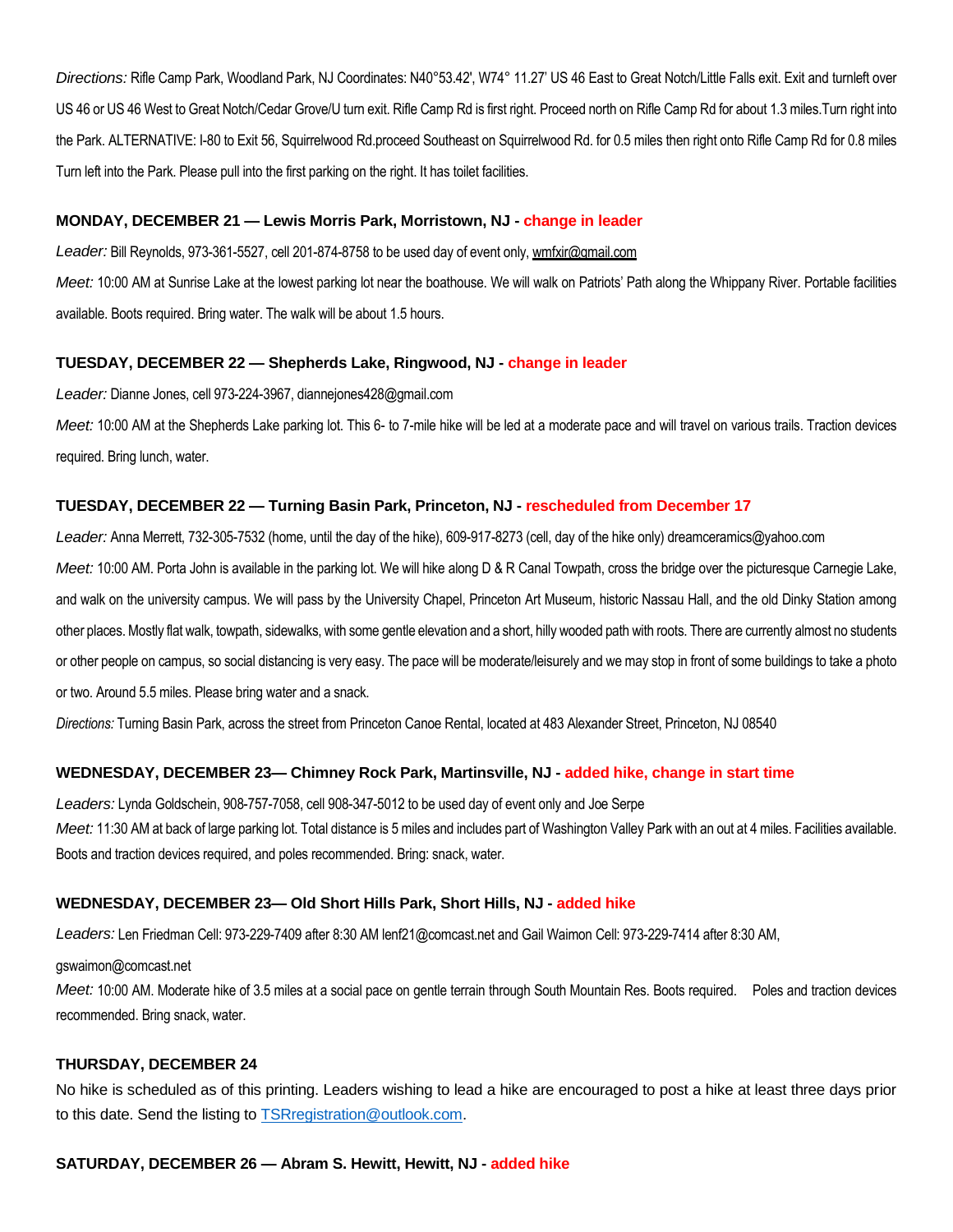*Leaders:* Nancy Sierra nsmd\_solo@yahoo.com Cell: 908-0690 Day of hike only and Kathe Serbin krs0118@yahoo.com Cell: 973-715-0491 Day of hike only

*Meet:* 10:00 AM for 6.8 mile hike leaders' choice of trails. Bring water, snack. Boots required. Poles and traction devices recommended if snowy or icy conditions exist.

*Directions:* Take I-287 N to Exit 57. At end of ramp, turn left onto Skyline Drive. Take Skyline to the end and turn right onto 511/ Greenwood Lake Turnpike. Follow 511 for 9.9 miles (after 8.3 miles, name changes to Warwick Turnpike). At 9.9 miles you will encounter a traffic light, with Utopiia Deli on the left. Turn right here onto N Lake Shore Dr. In 2 miles name will change to Longhouse Drive. About 0.6 miles further up, the AT will cross Longhouse. This is where we start. There is a small parking area, but you can also park on either side of the road.

An alternate route is to take I-287 to Rt. 23 N and get off at Clinton Road. Follow Clinton Road 9+ miles to the fork at the end and make a right onto 511/ Warwick Turnpike. In 0.6 miles you'll see the Utopia deli on the right. Make a left onto North Lake Shore here and follow directions as above.

#### **SUNDAY, DECEMBER 27 — Pyramid Mountain, Montville, NJ**

#### *Leader:* Anita Liao, cell 908-456-0029, anitaestrella.fp@gmail.com

Meet: 9:30 AM at Visitors Center parking lot. This is a 6- to 7-mile hike at Turkey Mountain. We will start from the blue trail. Portable facilities available. Boots required and poles recommended. Bring snack, water, traction devices. Please note early start time.

#### **SUNDAY, DECEMBER 27 — Palisades Variation #1, Englewood Cliffs, NJ - added hike**

*Leader:* Margo Moss, 201-568-5325. Cell day of hike 201-289-0066 acephoto@verizon.net

*Meet:* 10:00 AM at Englewood Boat Basin. Join us as we enjoy our first of three Palisades variations where we will explore approximately 7 -8 miles with about 450' of ascent, decent at a compassionate pace in a most beautiful and unique interstate park. Boots required, poles recommended. Bring lunch, water, and traction devices.

#### **MONDAY, DECEMBER 28 — RR-Greenway Trail, Metuchen, NJ**

*Leader:* Debby Bronner, cell 201-563-1648, debbybronner@gmail.com

*Meet:* 10:00 AM. Approximately 3-mile walk on a level, paved path. Great for beginners. No facilities available. Bring water.

*Directions:* Address is 701 Middlesex Ave., Metuchen, 3 miles west of Garden State Parkway Exit 132. Opposite Fulton Bank is a dirt parking lot where we will meet.

#### **TUESDAY, DECEMBER 29 — Ramapo Valley County Reservation, Mahwah, NJ - cancelled**

*Leader:* Susan Black, cell 201-286-2767, susanjblack@gmail.com

*Meet:* 10:00 AM at the Ramapo Reservation parking lot off Rt. 202 in Mahwah. This moderately paced hike will be approximately 6 miles long and will take us on a variety of interesting trails. If snowy or icy conditions exist, traction devices may be needed. Facilities available. Bring lunch, water.

#### **TUESDAY, DECEMBER 29 — Pyramid Mt, Kinnelon, NJ - added hike**

*Leaders:* Dianne Jones, cell 973-224-3967, diannejones428@gmail.com & Kathe Serbin Cell: 973-715-0491

*Meet:* 10:00 AM at the Kincaid parking lot (see TSR directions Pyramid Mountain #3). A 6- to 7-mile moderate hike on the Kincaid Trail, past Bear Rock,

Tripod Rock, and Taylortown Reservoir, return route to be determined. Bring lunch and water. Boots required. Crampons if needed.